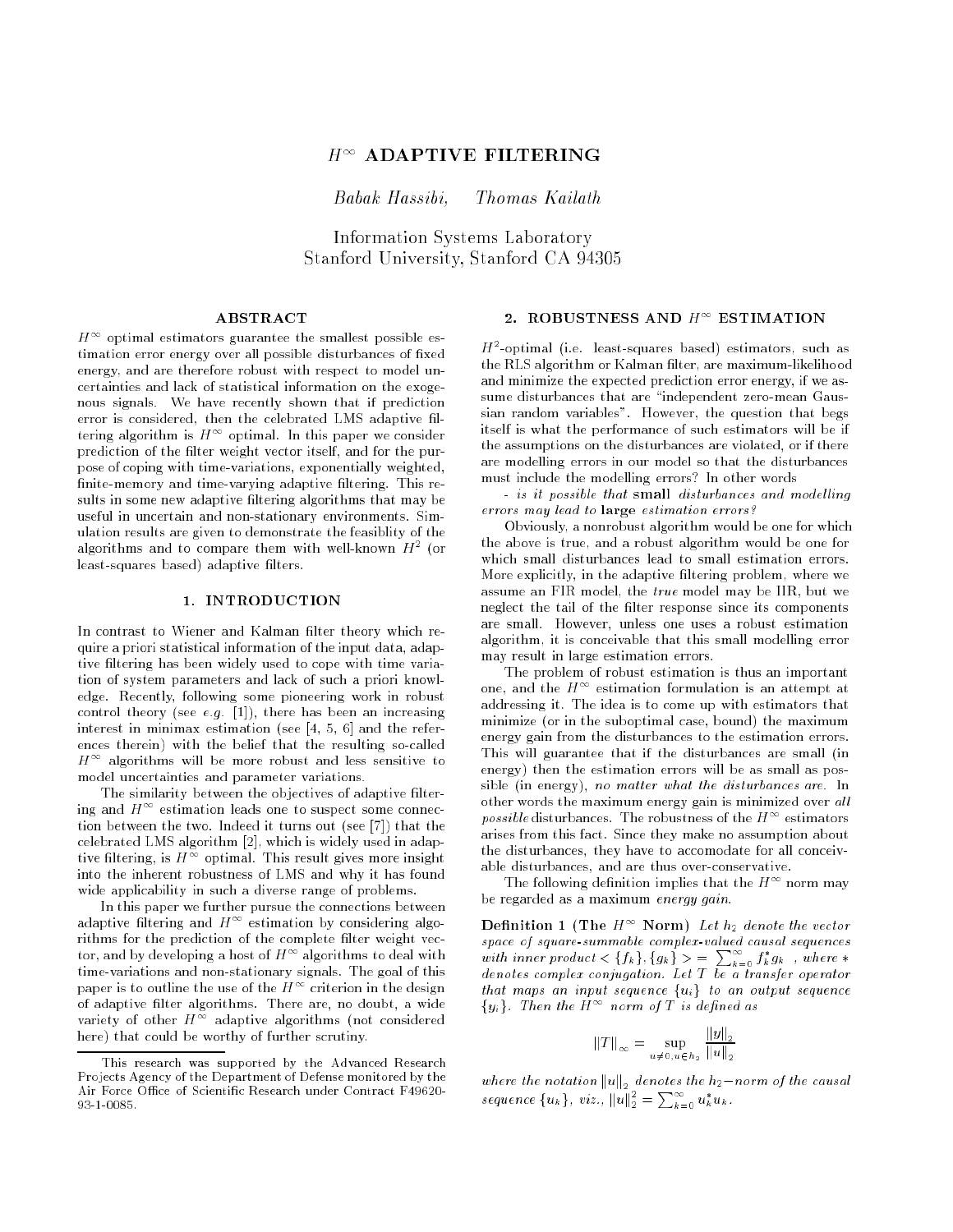### 2.1. Problem Formulations

In adaptive filtering we assume that we observe an output sequence  $\{d_i\}$  that obeys the following linear filter model

$$
d_i = h_i^T w + v_i,\tag{1}
$$

where  $h_i^T = \begin{bmatrix} h_{i1} & h_{i2} & \dots & h_{in} \end{bmatrix}$  is a known input vector,  $w$  is the unknown filter weight vector that we intend to estimate, and  $\{v_i\}$  is an unknown disturbance sequence that may include modelling errors. Let wi en found and  $\mathbf{r} = \mathbf{r} \cdot \mathbf{r} = \mathbf{r} \cdot \mathbf{r} = \mathbf{r} \cdot \mathbf{r} = \mathbf{r} \cdot \mathbf{r}$ denote the estimate of w given the observations farfi direct for the contract of  $\mathbb{F}_p$  for an including time i.e.

Since we are first interested in predicting the output of the filter, we define the output prediction error as

$$
e_i = h_i^T w - h_i^T w_{i-1},
$$

 $\it i.e.,$  as the difference between the  $\it uncorrupted$  output  $\it h^{\it r}_i$   $\it w$ and  $h_i^+ \, w_{i-1},$  the output predicted at time  $i-1.$  Any choice of estimation strategy F(:) will induce a transfer operator from the disturbances  $\{\mu^{-\frac{1}{2}}(w-w_{-1}), \{v_j\}_{j=0}^i\}$  (where  $w_{-1}$ ) is an initial estimate of the weight vector  $w$  and  $\mu$  is a positive constant reflecting a priori knowledge of how close w is to  $w_{-1}$ ) to the output prediction errors  $\{e_i\}_{i=0}$ , that we shall denote by To;; (F). See Figure 1.



Figure 1: Transfer operator from disturbances to output prediction error.

In the  $H^{++}$  Iramework, robustness is ensured by minimizing the maximum energy gain from the disturbances to the estimation errors. This leads to the following problem.

Problem 1 (Output Prediction) Find an H  $^+$  -optimal estimation strategy with  $\mathcal{L}^{\text{max}}$  with  $\mathcal{L}^{\text{max}}$  ,  $\mathcal{L}^{\text{max}}$  ,  $\mathcal{L}^{\text{max}}$  ,  $\mathcal{L}^{\text{max}}$  $k\in\mathbb{N}$  and  $k\in\mathbb{N}$  and  $k\in\mathbb{N}$  and  $k\in\mathbb{N}$ 

$$
\gamma_o^2 = \inf_{\mathcal{F}} \|\mathcal{T}_{o,i}(\mathcal{F})\|_{\infty}^2
$$
  
=  $\inf_{\mathcal{F}} \sup_{w,v \in h_2} \frac{\sum_{j=0}^i |e_j|^2}{\mu^{-1}|w - w_{-1}|^2 + \sum_{j=0}^i |v_j|^2}.$  (2)

In some applications (e.g., in system identification) one is interested in estimating the weight vector itself. In such cases we need to dene the weight prediction error w~i <sup>=</sup> where  $\alpha$  is a before  $\alpha$  and  $\alpha$  in any choice of estimator  $\alpha$  in  $\alpha$  in  $\alpha$ duce a transfer operator from the disturbances  $\{\mu^{-\frac{1}{2}}(w-\frac{1}{2})\}$  $w_{-1}$ ,  $\{v_j\}_{j=0}$  to the weight prediction errors  $\{w_j\}_{j=0}$ . This transfer operator we designate by  $T_{s,i}(\mathcal{F})$ .

Problem 2 (Weight Prediction) Find an H  $^+$  -optimal estimation strategy with  $\mathcal{L}^{\text{max}}$  with  $\mathcal{L}^{\text{max}}$  ,  $\mathcal{L}^{\text{max}}$  ,  $\mathcal{L}^{\text{max}}$  ,  $\mathcal{L}^{\text{max}}$  $k\in\mathbb{N}$  and  $k\in\mathbb{N}$  and  $k\in\mathbb{N}$  and  $k\in\mathbb{N}$ 

$$
\gamma_s^2 = \inf_{\mathcal{F}} \|T_{s,i}(\mathcal{F})\|_{\infty}^2.
$$

In the above two problems we have asumed that the weight vector  $w$  is constant in time. However, in many applications we need to cope with time-variations in  $w$  itself. One approach for such non-stationary situations is to use a so-called exponential window. The exponential window gives (exponentially) larger weight to the more recent data, whereby we may be able to compensate for a time-varying  $w$ . In particular, the prediction error and disturbance energies will be computed as:

$$
\sum_{j=0}^{i} \lambda^{-j} |e_j|^2 \quad \text{and} \quad \sum_{j=0}^{i} \lambda^{-j} |v_j|^2, \tag{3}
$$

where  $0 < \lambda < 1$  is the so-called forgetting factor that is chosen based upon a priori knowledge of how fast the weight vector varies with time.

Now for any choice of estimator  $F$ , we shall denote by  $T_{\lambda,i}(\mathcal{F})$  the transfer operator from the disturbances  $\{\mu^{-\frac{1}{2}}(w-\frac{1}{2})\}$  $(w_{-1}), \{\lambda^{-\frac{1}{2}}v_j\}_{j=0}^{\infty}$  to the prediction errors  $\{\lambda^{-\frac{1}{2}}e_j\}_{j=0}^{\infty}$ . We are thus lead to the following problem.

Problem 3 (Exponential Weights) find an H  $^{\circ}$  -optimal estimation strategy wi <sup>=</sup> F(d0; d1; : : : ; di) that minimizes  $k\in\{1,\infty\}$  and obtain the resulting

$$
\gamma_{\lambda}^{2} = \inf \mathcal{F} \quad ||T_{\lambda,i}(\mathcal{F})||_{\infty}^{2}
$$
\n
$$
= \inf \mathcal{F} \quad \sup w_{,v \in h_{2}} \quad \frac{\sum_{j=0}^{i} \lambda^{-j} |e_{j}|^{2}}{\mu^{-1}|w - w_{-1}|^{2} + \sum_{j=0}^{i} \lambda^{-j} |v_{j}|^{2}}
$$
\n(4)

Another approach for dealing with time-variations is the so-called sliding or finite-memory window. In this case one only considers the last  $L$  data points. Thus the prediction error and disturbance energies are computed as

$$
\sum_{j=i-L+1}^{i} |e_j|^2 \quad \text{and} \quad \sum_{j=i-L+1}^{i} |v_j|^2, \tag{5}
$$

respectively.

 $\blacksquare$  decreasing by  $\blacksquare$ , i.e., i.e., the discussed operator from the disturbances  $\{\mu^{-\frac{1}{2}}(w-w_{-1}), \{v_j\}_{i=i-L+1}^{\infty}\}$  to the prediction errors  $\{e_j\}_{j=i=L+1}$ , we have the following problem.

Problem 4 (Finite Memory Pr.) Find an H  $^+$  optimal estimation strategy wi <sup>=</sup> F(d0; d1; : : : ; di) that minimizes  $\mathbf{u} = \mathbf{u}_1, \mathbf{v} = \mathbf{v}_1 \mathbf{u}_2 \mathbf{a}_3, \mathbf{v}_2 \mathbf{u}_3 \mathbf{u}_4 \mathbf{u}_5 \mathbf{u}_6 \mathbf{u}_7 \mathbf{u}_8 \mathbf{u}_7 \mathbf{u}_8 \mathbf{u}_8 \mathbf{u}_9 \mathbf{u}_8 \mathbf{u}_9 \mathbf{u}_9 \mathbf{u}_9 \mathbf{u}_9 \mathbf{u}_9 \mathbf{u}_9 \mathbf{u}_9 \mathbf{u}_9 \mathbf{u}_9 \mathbf{u}_9 \mathbf{u}_9 \mathbf{u}_9 \mathbf{u}_9 \$ 

$$
\gamma_L^2 = \inf_{\mathcal{F}} \|T_{L,i}(\mathcal{F})\|_{\infty}^2.
$$

#### 2.2. Solutions

Finding the optimum value of  $\gamma$  in the preceding problems essentialy amounts to finding the maximum singular value of a linear time-varying operator. Upper bounds on  $\gamma$  can be found by checking for the positivity of the solution of a certain time-varying discrete-time Riccati recursion. Although both approaches can be used in principle, they require knowledge of all the input data vectors  $\{h_i\}$ .

Since in adaptive filtering problems we are given, and are forced to process, the data in real time, we cannot store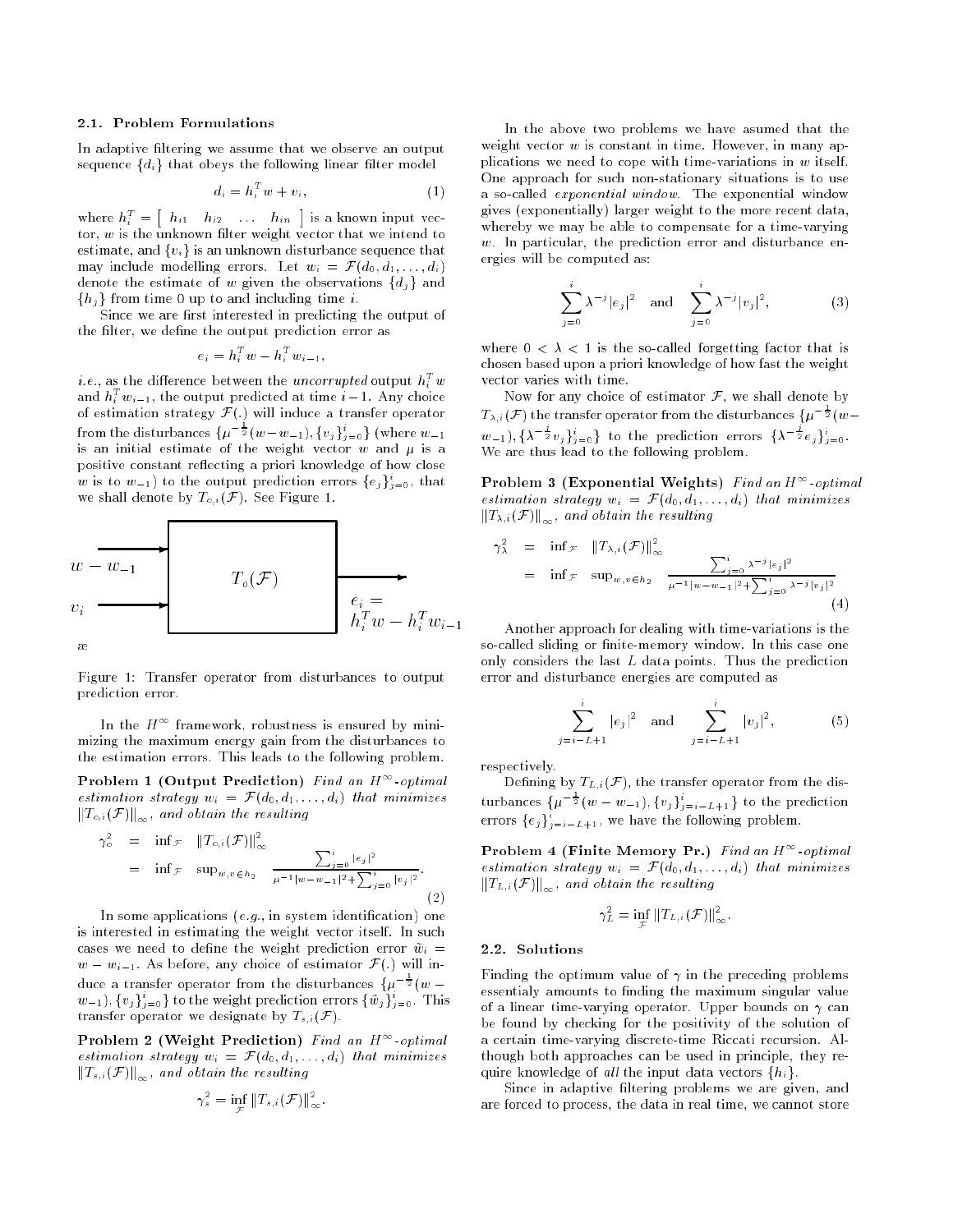all the data and use the aforementioned methods to compute bounds for  $\gamma$ . Therefore the main effort in  $H$  " adaptive filtering is to obtain bounds on  $\gamma$  that use simple a priori knowledge of the  $\{h_i\}$  and not their explicit values.

Once such bounds are found, the adaptive filters readily follow from the standard solution to the  $H^{\infty}$  estimation problem (see e.g. [4]). In what follows we shall call the input vectors  $\{h_i\}$  exciting if,

$$
\lim_{N \to \infty} \sum_{i=0}^{N} h_i^T h_i = \infty.
$$

Moreover, we shall define

$$
\bar{h} = \sup h_i^T h_i \quad , \quad \underline{h} = \inf_i h_i^T h_i
$$

$$
R_i = \frac{1}{i} \sum_{j=0}^{i-1} h_j h_j^T \quad , \quad R_i^L = \sum_{j=i-L+1}^{i} h_j h_j^T.
$$

Theorem 1 (Solution to Problem 1) If the input vectors hi are exciting and

$$
\mu \bar{h} < 1,\tag{6}
$$

then

$$
P_2 = 1. \tag{7}
$$

If this is the case, an optimal  $H^{++}$  estimator is given by the  $LMS$  algorithm with learning rate  $\mu$ , viz.

 $\gamma$ 

$$
w_i = w_{i-1} + \mu h_i (d_i - h_i^T w_{i-1}) \qquad , \qquad w_{-1} \qquad (8)
$$

Note that, according to Theorem 1, the LMS algorithm guarantees that the energy of the prediction errors will never exceed the energy of the disturbances.

Note also that, via (6), Theorem 1 gives an upper bound on the learning rate  $\mu$  that guarantess the  $H^{++}$  optimality of LMS. This is in accordance with the well-known fact that LMS behaves poorly if the learning rate is chosen too large. Theorem 2 (Solution to Problem 2)

s and the state of the state of the

$$
\gamma_s = \inf_i \sqrt{\frac{1}{\frac{1}{\mu(i+1)} + \frac{i}{i+1}\bar{\sigma}^2(R_i)}},\tag{9}
$$

where  $\alpha$  (Ri) denotes the maximum singular value of Ri . And optimal <sup>H</sup><sup>1</sup> estimator is given by

$$
w_i = w_{i-1} + \frac{P_i h_i}{1 + h_i^T P_i h_i} (d_i - h_i^T w_{i-1}), \qquad w_{-1} \tag{10}
$$

where  $\sim$  , and the recursion of the recursion

$$
P_{i+1}^{-1} = P_i^{-1} + h_i h_i^T - \gamma_s^{-2} I,\tag{11}
$$

initialized with  $P_0^- = (\mu^- - \gamma_s^-)I$ .

Comparing the algorithm of Theorem 2 with the RLS algorithm  $[3]$ , we note that the only difference is in the covariance update which, due to the subtraction of the diagonal matrix  $\gamma_s$  -1, is more conservative than that of RLS. sThis ensures that Pi , and hence the gain vector in Theorem 2, do not tend to zero, and is reminiscent of some ad-hoc schemes that are employed with RLS to guarantee that the gain vector does not go to zero (see [3]).

Theorem 3 (Solution to Problem 3)

$$
\gamma_{\lambda}^{2} \leq \max\left(\ \mu \bar{h} \ , \ 1 + \frac{1-\lambda}{\lambda} \cdot \frac{h}{\underline{h}} \ \right). \tag{12}
$$

An H  $^\circ{\text{\ }}$  estimator is given by (10), where now  $\textit{P}_i$  satisfies

$$
P_{i+1}^{-1} = \lambda P_i^{-1} + \lambda h_i h_i^T - \gamma_{\lambda}^{-2} h_{i+1} h_{i+1}^T,
$$
 (13)

initialized with  $P_0^- = \mu^- I - \gamma_{\lambda}^- n_0 n_0^-$ .

Note that if  $\mu \bar{h} < 1$  (in accordance with (6)) then

$$
\gamma_{\lambda}^2 \leq 1 + \frac{1 - \lambda}{\lambda} \cdot \frac{\bar{h}}{\underline{h}}.
$$

The second term in the above expression shows the deviation from the optimum value of  $\gamma = 1$ , that was obtained in Theorem 1, and that we must pay for because of the time-variation in the weight vector  $w$ .

Theorem 4 (Solution to Problem 4)

$$
\gamma_L^2 \le \sup_i \frac{\bar{h} + \bar{\sigma}(R_i^L)}{\frac{1}{\mu} + \bar{\sigma}(R_i^L)}.
$$
\n(14)

An  $H^{\infty}$  estimator is given by the following equations

$$
w_{i-1}^d = w_{i-1} + \frac{P_i^d h_{i-L}}{-1 + h_{i-L}^T P_i^d h_{i-L}} (d_{i-L} - h_{i-L}^T w_{i-1})
$$
 (15)

for  $\alpha$ <sup>"</sup>downdating", with

$$
(P_i^d)^{-1} = P_i^{-1} - (1 - \gamma_L^{-2})h_{i-L}h_{i-L}^T,
$$
 (16)

and

$$
w_i = w_{i-1}^d + \frac{P_i h_i}{1 + h_i^T P_i h_i} (d_i - h_i^T w_{i-1}^d)
$$
 (17)

for  $\alpha$ <sup>u</sup>pdating", with

$$
P_{i+1}^{-1} = (P_i^d)^{-1} + (1 - \gamma_L^{-2})h_{i+1}h_{i+1}^T.
$$
 (18)

Note, from Theorem 4, that if  $\mu n \leq 1$  then  $\gamma_L \leq 1$ , and that if  $\mu \nu > 1$  then  $\gamma_L > 1$ . However, the case  $\mu \nu =$ 1 deserves special attention since it leads to the following LMS-type finite-memory algorithm.

Corollary 1 (Finite Memory LMS) Suppose that  $\mu \bar{h} =$ 1. Inen  $\gamma_L = 1$ , and an H  $^+$  optimal estimator is qiven by the following  $LMS$ -type algorithm

$$
w_{i-1}^d = w_{i-1} - \mu h_{i-L} (d_{i-L} - h_{i-L}^T w_{i-1}) \tag{19}
$$

for "downdating", and

$$
w_i = w_{i-1}^d + \mu h_i (d_i - h_i^T w_{i-1}^d)
$$
 (20)

for "updating".

#### 2.3. General Time-Variation

In this section we shall consider a time-varying filter model of the form

$$
d_i = h_i^T x_i + v_i, \tag{21}
$$

where the only difference with (1) is that  ${x_i}$ , the weight vector we intend to estimate, is time-varying. As before, we shall denote by  $\alpha$  ;  $\alpha$  is the prediction prediction. of the weight vector  $x_i$ , and define the output prediction error as

$$
e_i = h_i^T x_i - h_i^T \hat{x}_i.
$$